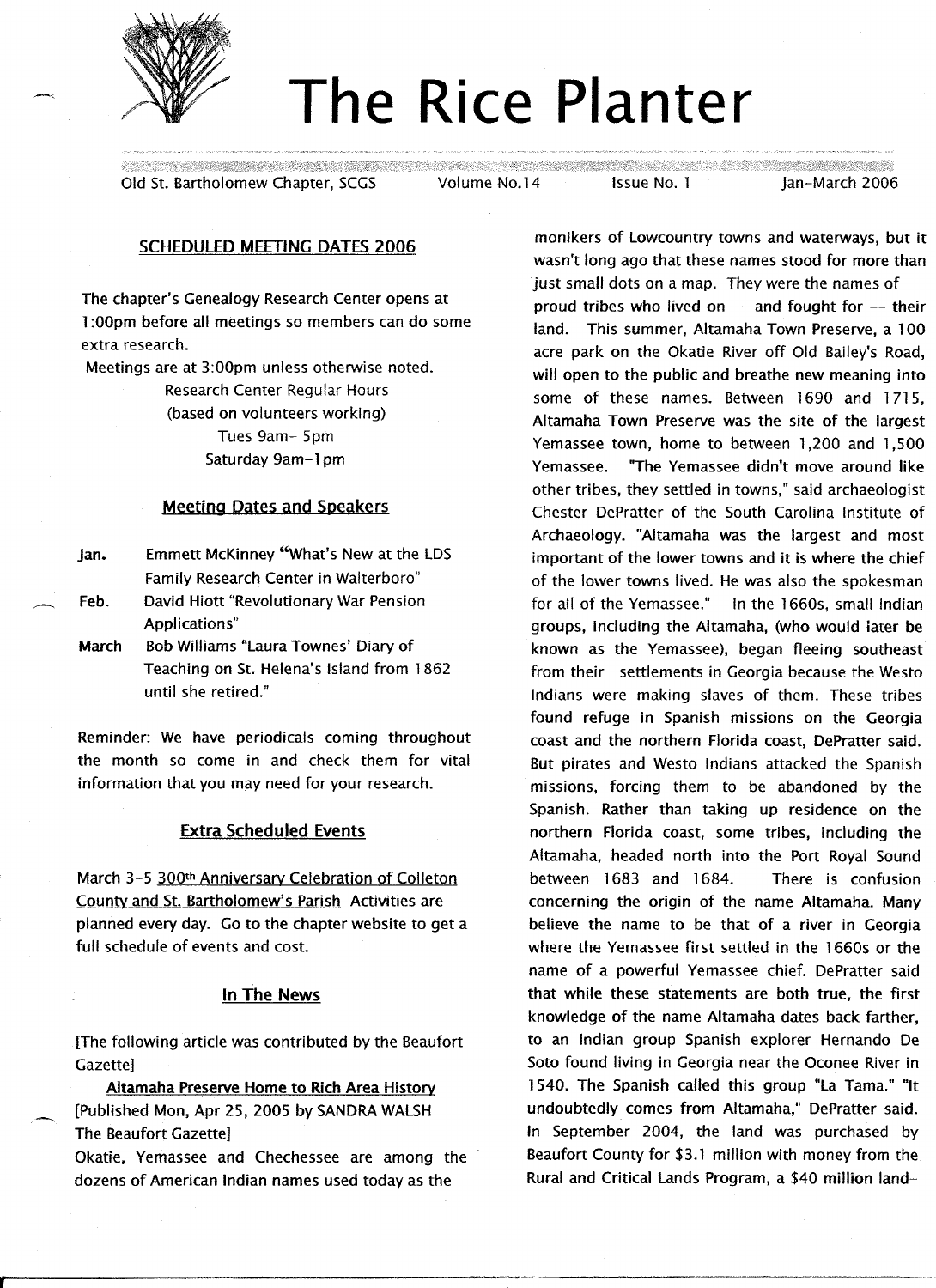buying referendum passed by voters in 2000. The site was chosen with the help of Trust for Public Land, a national nonprofit conservation group. 'There is a lot of history down there," said Russ Marane, trust project manager. "We've secured the site, and now we plan to do some fieldwork to define it." Progress at the park has been limited so far to a a fence protecting two American Indian ceremonial mounds, where honored chiefs, priests and shamans are believed to be buried. The mounds will not be excavated. Marane said the county is waiting on an undetermined amount of state money to begin work on the park project. "It's just in preliminary planning stages right now," said John Holloway, a planner and biologist with the state Department of Natural Resources. "But the thrust is a vista with historic interpretation." If there is sufficient money for trails, Holloway said, the Natural Resources Department would like to define some type of ecological interpretation with the maritime forest and plant and animal species.There also are plans for a map of the area, picnic area, rest rooms and parking on the site. In addition to American Indian history, the site also will serve to educate visitors about black and Euro-American history through another site acquisition -- Old Heyward Plantation, an 18th and 19th century plantation that houses a slave cemetery, a family cemetery and a community cemetery, possibly connected with the plantation's history. Altamaha town was discovered in 1989 by DePratter with the help of archaeologist Bill Green, who was just a master's student at the time. 'There are maps, land plats, from the 18th century that show the locations of these towns, but no one had really gone out to look for them," DePratter said. "Altamaha was the first one we found because it shows up on an early plat of Calawassie Island with Altamaha Town written across the nearby mainland  $-$  so, it was pretty easy to know where to go look." There are believed to be 10 Yemassee towns. In addition to Altamaha, Ichisi (Chechessee) and Ocute (Okatie) have been found. Huspah (or Huspa) is believed to be on or near Bull Point and two other towns, Pocosabo and Pocotaligo, have been located. Remaining towns still have not been found, although their locations are somewhat predictable, DePratter said.



### *Megan Lovett/Gazette*

An historic graveyard is tucked into the woods just off Wiggs Gate Road, a single-lane dirt track that runs through the 101-acre Altamaha Preserve in Okatie.

| The Okasin area                                                                                                       |  |
|-----------------------------------------------------------------------------------------------------------------------|--|
| Altamaha park                                                                                                         |  |
| Atamaha vilage was settled<br>by Yemassee in 1690. A<br>passive park lecated on this<br>site should open this summer. |  |
| la stan<br>Cousty<br>Lemon Istan                                                                                      |  |
| ic Hata Ba                                                                                                            |  |

Contact Sandra Walsh at

swalsh@beaufortgazette.com.

[The following article is from the Associated Press and also ran in the Beaufort Gazette.]

Highway widening could cover up historical area

Some historians and archaeologists worry that widening U.S. Highway 17 in rural Beaufort County will destroy or cover up significant Civil War artifacts and building sites. Archaeologists hired by the state Transportation Department to probe the area before the highway have found remains they think show the location of a Combahee River ferry crossing used in a Civil War raid led by famed abolitionist Harriet Tubman. An earlier study also found an old black cemetery in the area. But in the recent search uncovered artifacts from a house or tavern near the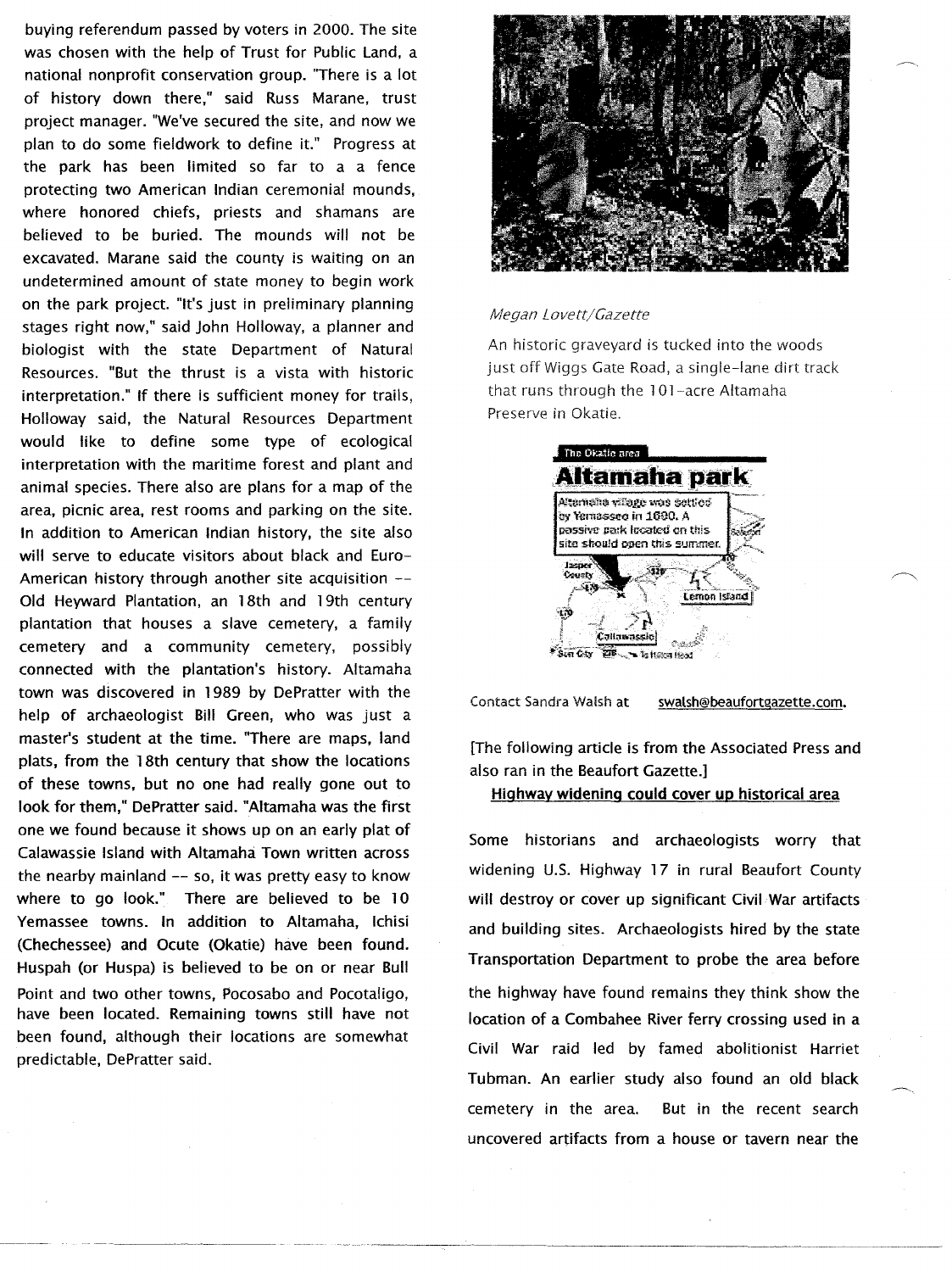ferry crossing where Tubman and black Union soldiers surprised local plantation owners in the 1863 raid. More than 700 slaves from plantations in Colleton and Beaufort counties were freed in what is widely considered the first raid in U.S. history to be led by a woman. Tubman is best known for escaping slavery and helping others to do the same along the famed Underground Railroad, made up of safe houses and secret passages. But no single act in Tubman's life would free more people than the Combahee raid. "It has significance for African-American history, women's history, military history," said historian Jason Ellerbee with Brockington and Associates, the private firm working on the site. "In this one night, (Tubman) freed over 700 slaves. This hits so close to home." In the raid, Tubman, who had been sent to Beaufort by Massachusetts Gov. John Andrew in 1862 to work as a spy, gathered the information for the raid. She had met local blacks who knew the area well and got word to slaves on nearby plantations to run to the river when they heard Union gunboats blasted their horns. When the boats arrived and slaves came to the river, Tubman ushered them on board the Union boats and sang to them during their flight. "It was completely personal to her," said Kate Clifford Larson, who wrote a Tubman biography, "Bound for the Promised Land." "She had grown up in a violent culture and knew that it was life or death." Union reports put the number of freed slaves at 725; Tubman said it was 756. Brockington's historians say the site should be protected with a historical designation. U.S. Rep. James Clyburn, D-S.C., whose congressional district includes a Confederate earthworks on the Colleton County side of the Combahee, wants the area to be included in a proposed Gullah-Geechie history corridor. The area also includes a cemetery where two black soldiers whose regiment participated in Tubman's raid are buried. Still, residents and

politicians say U.S. 17 needs to be widened. Thirtyfour people have died and hundreds have been injured on the stretch of road since 1997. "It's one thing to say, 'Let's just leave this area alone and never touch it,' " Clyburn said. "But it's another to do the work, retrieve the artifacts and put them on display. I think there is a win-win possibility here if we work together."

# **FGS Federation Of Genealogical Societies**

2006 is the 30th Anniversary year for FGS. Our chapter has been a member for the past four years. You should check out their website which is just full of good information on genealogical research. The address is "www.fgs.org". This year the national convention will be held in partnership with the New England Historic Genealogical Society on August 30 - September 2 in Boston, Massachusetts.

### **GENEALOGY RESEARCH CENTER**

The St. Bartholomew Chapter SCGS Research Center became a reality for Colleton County in 2005. We are very excited about its success. If you haven't been to the Center, you need to make some plans this year to include Walterboro in your travels. You will be amazed at what we have accomplished in our first year. The Center boasts three computers with printers, two microfilm readers (different film sizes), and a microfiche reader. We keep increasing our census records. We now have the census for Colleton County since 1790. We have many of the surrounding counties, the whole state for 1880, and census records for a few other states.

In our next issue we will try to update you on some of the new books we've purchased and some of the great donations we've received so far this year.

# **CHAPTER WEB** SITE

Have you checked out the chapter website lately? You should visit us on a regular basis at www.rootsweb.com/~scosbc/ and see what's new. If you know of a website that we should be aware of, contact our Webmaster, Larry Ulmer.

3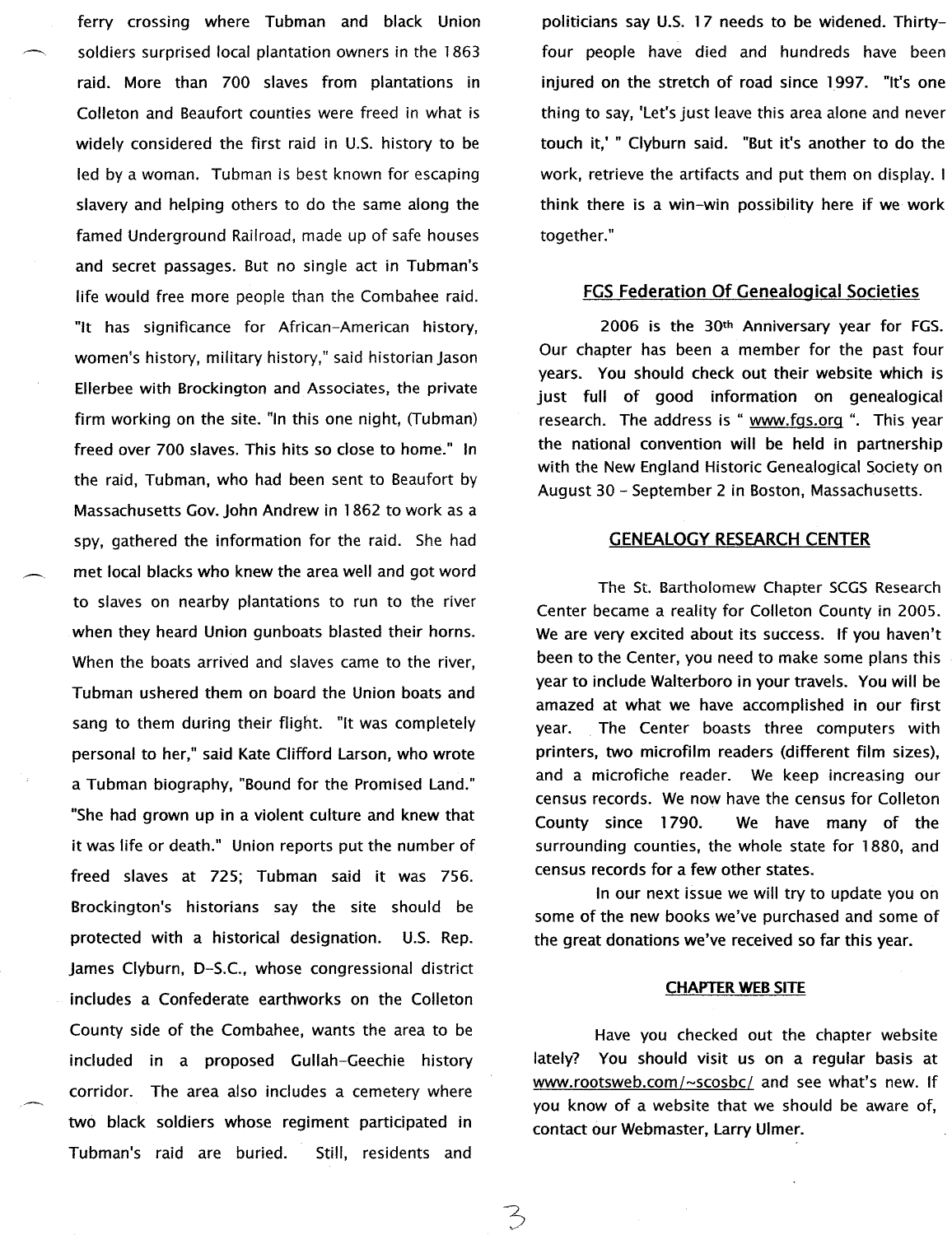# **CENTER VOLUNTEERS**

The success of our Genealogy Research Center depends totally on the people who volunteer their time to keep the Center open.

We really need volunteers! If you have four hours free on a Tuesday morning or afternoon or a Saturday morning to give please call Sherry or David and let them know what day you have to offer.

# Photo Of the Month



Earl Polk

Earl Polk is the name on the back of this photo. Does anyone know this person's family? If so contact me. I have the photo. I purchased it at a local antique store. The picture is in perfect condition and I want to return the photo to his family.

# laughing Corner!

[Sherry Cawley contributed this. The writer is unknown]

Dear Santa:

Don't bring me new dishes, I don't need a new kind of game. Genealogists have peculiar wishes For Christmas I just want a surname. A new washing machine would be great, But it's not the desire of my life. I've just found an ancestor's birth date; What I need now is the name of his wife. My heart doesn't yearn for a ring That would put a real diamond to shame. What I want is a much cheaper thing; Please give me Mary's last name. To see my heart singing with joy,

Don't bring me a red leather suitcase, Bring me a genealogist's toy;

surname with dates and a place. May everyone enjoy a Happy New Year and

> be able to climb that brick wall.

### MEMBERSHIP

We are beginning the year with another successful membership campaign. For the third year in a row we have finished the year with over 115 members Your chapter dues are now due. We are not changing the prices. They will remain at \$20.00 for an Individual Membership, \$25.00 for a Family Membership, and \$15.00 for an Associate Membership. At any time of the year you might consider a small donation to help with the Research Center. We welcome the new members who joined in 2005 and have already renewed in 2006. This will be your last issue of the Rice Planter unless you renew your membership.

### Membership list for 2005

Enclosed in this issue is our annual list of membership that includes member's contact information and surnames that they research in Colleton County. Look over your information and make sure it is correct. If it's not, contact Judy Ballard. Look over the surnames listed and see if anyone else is looking for your relatives. You might find a long lost cousin has joined you in membership.

### Pioneer Certificates

Our chapter began a Pioneer Certificate program last year. We've had over ten people purchase the kits. The application is very basic research and is a great way to teach you how to accumulate proof. It will be especially helpful if you want to apply for any lineage societies. We've made it even easier because you only have to prove the direct line to your Colleton County ancestor.

There are three levels of certification.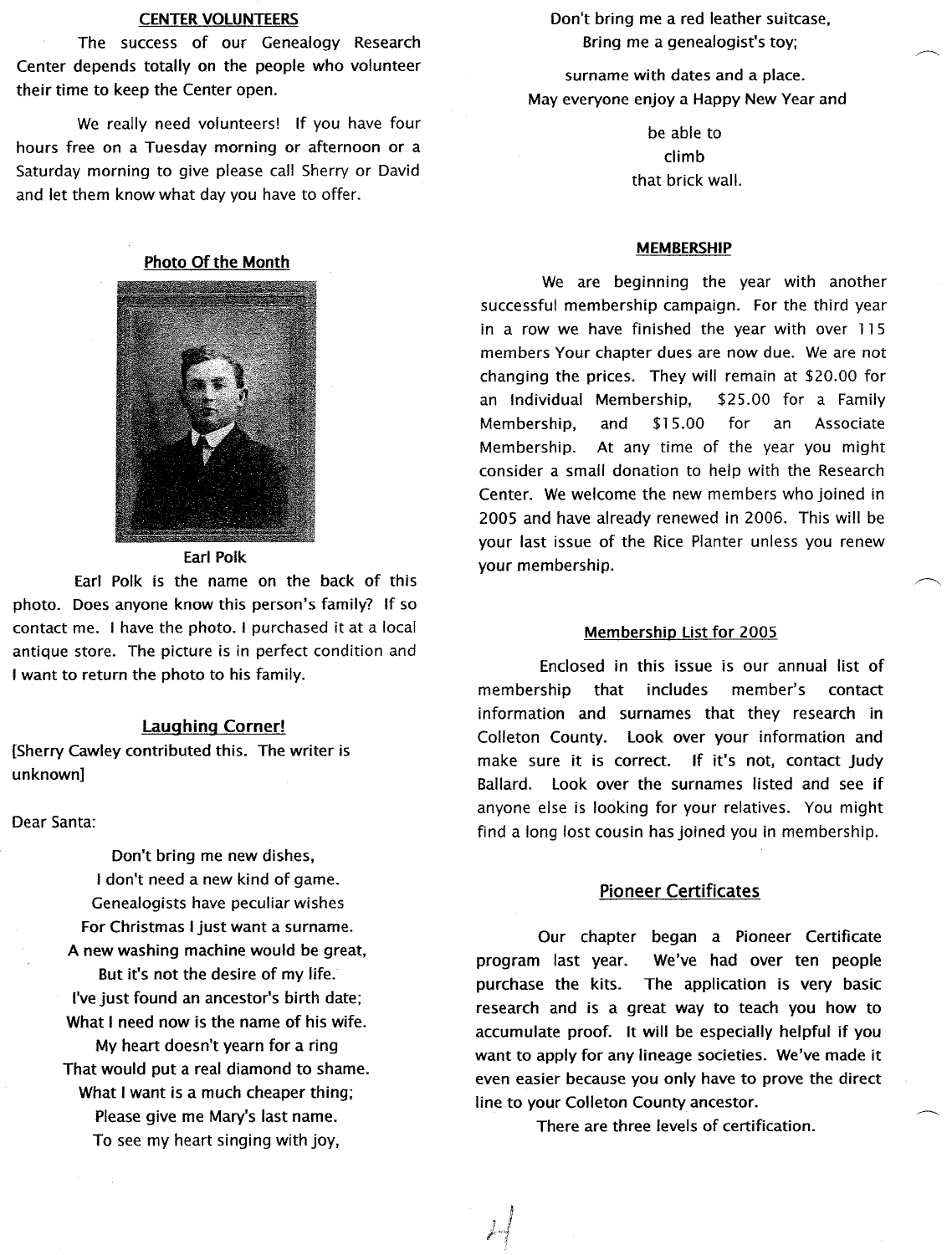# **Old St. Bartholomew Chapter, SCGS**

# **Members - Year 2005**

| Member                                                                                      | SCGS#   | <b>Telephone</b> | E-Mail                                   | <b>Colleton Families</b>                                                                                                                             |
|---------------------------------------------------------------------------------------------|---------|------------------|------------------------------------------|------------------------------------------------------------------------------------------------------------------------------------------------------|
| Adams, Herbert H. & Laura C.<br>315 S. Farr Avenue, Andrews, SC 29510-2826                  | #8028   | 843-264-8306     |                                          | Hoff, Adams, Dandridge, Smith,<br>Ackerman, Jacques, Spell, Addison                                                                                  |
| Allen County Public Library<br>P. O. Box 2270, Ft. Wayne, IN 46801-2270                     | #4708   | 260-421-1200     | dwilliamson@ACPL.lib.in.us               |                                                                                                                                                      |
| Anderson, Mr. & Mrs. Warren C.<br>2341 Carefree Cove, Tallahassee, FL 32308-5777            | #13068  | 850-216-1647     | Wcander@Prodigy.net                      | Anderson, Chaplin, Warren                                                                                                                            |
| <b>Avers, Nancy</b><br>5620 Birch Drive, Durham, NC 27712-1316                              | #8821   | 919-477-6439     | NancyA919@aol.com                        | Ayers, Inabinett, Staley                                                                                                                             |
| Ballard, Judy C.<br>104 Wade Hampton Avenue, Walterboro, SC 29488-9261                      | #7083   | 843-217-0586     | digroots@lowcountry.com                  |                                                                                                                                                      |
| Barnes, Joy R.<br>491 Partridge Road, Orangeburg, SC 29118                                  | #13884  | 803-534-8712     | emiddleton@oburg.net                     | Bellinger, Middleton, Fraser,<br>Pinckney, & Izzard                                                                                                  |
| Barrington, L. Gowdy-Singleton<br>10848 Victory Blvd. - #20, North Hollywood, CA 91606-3851 | #14725  | 818-623-6722     | roninauteur@yahoo.com                    | Singleton, Green, Bryan, Williams,<br>Fields, Fraiser                                                                                                |
| <b>Beaton, Larry</b><br>627 Crill Avenue, Palatka, FL 32177-5139                            | #14434  | 386-325-7624     |                                          | Reid, Beeth, Braggins, Peeples                                                                                                                       |
| Biggers, Dr. Frank & Anne<br>P. O. Box 469, Walterboro, SC 29488-0469                       | #14435  | 843-549-1337     | fbiggers@lowcountry.com                  | McMillan, Kearse, Barbot,                                                                                                                            |
| Black, Burley & Mary J.<br>209 Black St., Walterboro, SC 29488                              | #14436  |                  | talbertbblackjr@yahoo.com                | Black, Somes, Hutto, Still                                                                                                                           |
| <b>Blocker, S. Bonneau</b><br>3141 Woodsen Circle, W. Columbia, SC 29170-2961               | #14394  | 803-791-1739     | sblocker@sc.rr.com                       | Blocker, Breland, Mouzon, Bonneau                                                                                                                    |
| Boone, JoAnne & John J.<br>11358 Sidneys Rd., Round O., SC 29474-4241                       | # $NEW$ | 843-835-2135     | jaboone@lowcountry.com                   |                                                                                                                                                      |
| Brabham, Helen C.<br>2824 Amherst Road, Rocky Mount, NC 27804-4105                          | #12812  |                  | waldo2001@earthlink.net                  | Brabham and Lyons                                                                                                                                    |
| <b>Branham, Catherine</b><br>811 Backfield Road, Walterboro, SC 29488-7190                  | #5185   | 843-893-2687     | CAB809@lowcountry.com                    | Branham, Jackson, Hays, Richbourg,<br>Bell, Ridgeway, Cantey and Nelson                                                                              |
| Breland, Joyce & Billy<br>1311 Beach Road, Walterboro, SC 29488-9431                        | #6338   | 843-538-8747     | JKBJWB@lowcountry.com                    | Kinard, Polk, Crosby, Breland,<br>McKinney, Brabham, Kirkland, Bishop,<br>Buchanan, Barwick, Sineath, Boynton,<br>Bunton, Dubois, Shupert, Getsinger |
| <b>Brightwell, Gary Hagood</b><br>318 Lynnwood Rd., Walterboro, SC 29488                    | #13820  | 843-549-5741     | ghb90@hotmail.com                        | Clark, Bailey, Mikell, Seabrook,<br>Grimball, Gary, Northop, Henagan,<br>Harriss, Early, McLaughen                                                   |
| <b>Brissie, Olivia "Libby"</b><br>812 Anne Avenue, Hendersonville, NC 28739-6904            | #13886  | 828-692-2377     | bris4640@bellsouth.net                   | Ackerman, Adams, Addison, Bazzel,<br>Graves, Crosby, Hoff, Langdale, Hickman,<br>Rhode, Risher, Jacques, Stanfield,<br>Sineath, Stanley              |
| Brunson, Millie W.<br>391 Nansbrook Street, Orangeburg, SC 29115-4239                       | #13976  |                  | 803-533-0484 milliebrunson@earthlink.net | Warren, Smoak, Kinsey, Williams, Rizer,<br>Risher, Smyly, Koger, Prescott                                                                            |
| Carter, Catherine<br>55 Navigator Lane, Savannah, GA 31410-2137                             | #NEW    | 912-897-3722     | cathy.carter@gmail.com                   | Carter, Ackerman, Koger, Cook, Jacques,<br>Dodd, Fox, Hoffman, Drillell, Rumph, Read of<br>Reed                                                      |
| Cawley, Sherry<br>116 Charles Street, Walterboro, SC 29488-4118                             | #13821  | 843-549-5757     | sherrycawley@lowcountry.com              | Salisbury/Saulsberry, Platt, Bouzzard,<br>Foures, Strobel, Cochran in Barnwell Cty.                                                                  |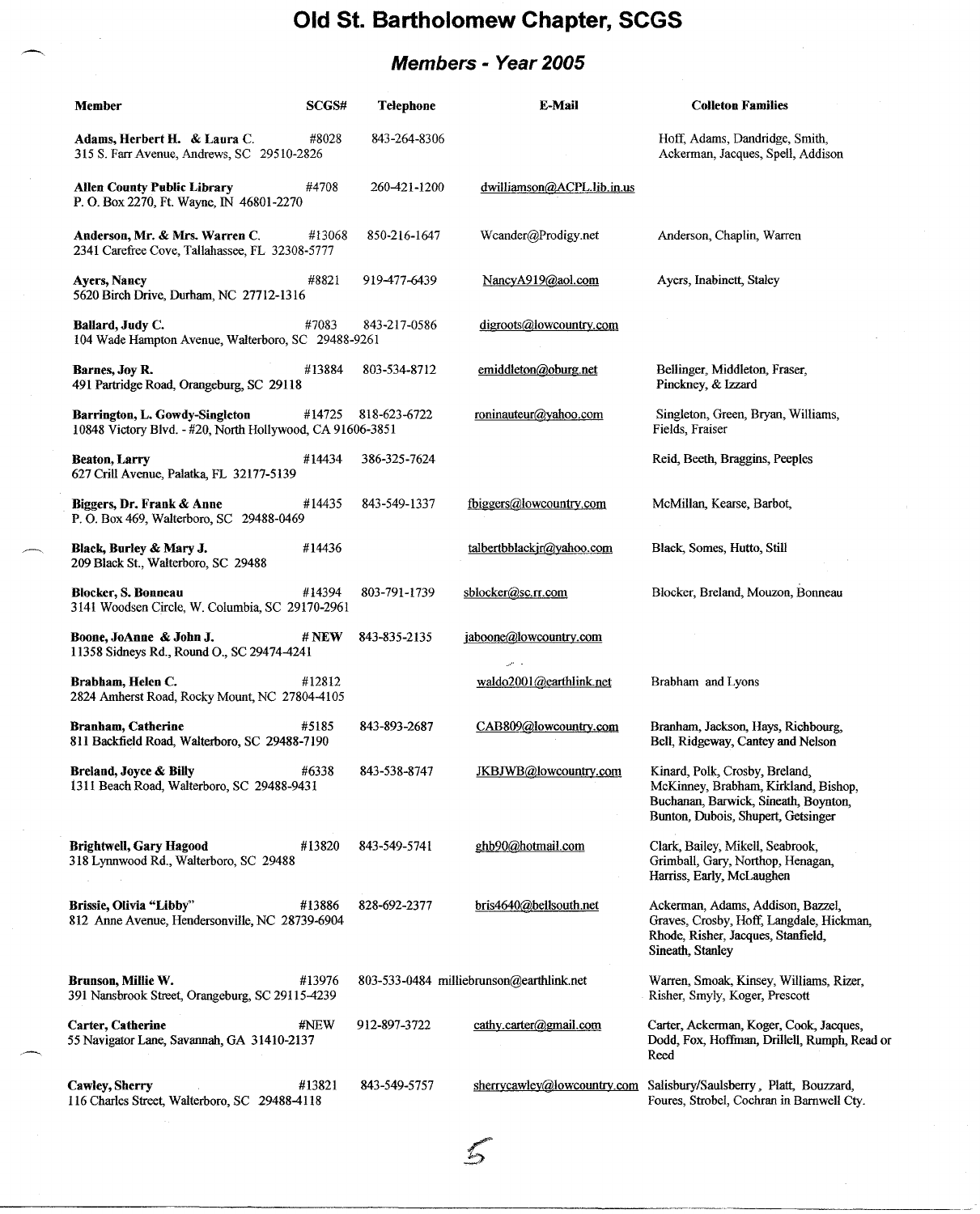| <b>Member</b>                                                                                                                                       | SCGS#               | <b>Telephone</b> | E-Mail                    | <b>Colleton Families</b>                                                                                             |
|-----------------------------------------------------------------------------------------------------------------------------------------------------|---------------------|------------------|---------------------------|----------------------------------------------------------------------------------------------------------------------|
| Clements, Jean H.<br>16th St. West, Alexander City, AL 35010-3240                                                                                   | #13586              | 256-234-5532     | hodo@webshoppe.net        | Fox, Campbell, Hills, Reeves, Williams, 882<br>Crosskeys, McCants                                                    |
| Cockrel, Sye & Harriet J<br>602 Country Club Rd., Whitehall, Ohio 43213-2447                                                                        | #12814              | 614-575-9824     | cockrelh@worldnet.att.net | Glover, Hilliard, Reid, Gibson                                                                                       |
| Colson, Viola F.<br>690 Phillips Road, Walterboro, SC 29488-8382                                                                                    | #13977              | 843-538-3065     | VFPC@Vrdom.com            | Pipkin, Faulling, Crawford, Russell and<br>Mitchum                                                                   |
| Cooper, Carol & Cain, Sarah<br>101 Dale Avenue, Ladson, SC 29456-5456                                                                               | #14437              | 803-237-6598     | mearolecooper@aol.com     | Lott, Carter, Creech, & Sanders                                                                                      |
| Couch, John N. & Gail I.<br>114 Salisbury Drive, Summerville, SC 29483-4343                                                                         | #7809               | 843-871-2569     |                           | Ackerman, Carter, Connor, Couch, Ferrell,<br>Fox, Hutson, Ilderton, Limehouse, Willis                                |
| Crosby, Ms. Bernie L.<br>8399 King William St., Cordova, TN 38016-5130                                                                              | #13889              |                  | chelsea6@prodigy.net      | Bennett, Crosby, George,                                                                                             |
| Curry, Elizabeth<br>3613 Grove Circle, Knoxville, TN 27918-3436                                                                                     | #14438              | 865-687-5290     | ecurry@ntown.com          | Reid, Beeth, Braggins, Peeples                                                                                       |
| Donham, Victor<br>141 Winnona Drive, Decatur, GA 30030-3701                                                                                         | #14246              | 404-373-8981     | vdonham@earthlink.net     | Smith, Hill, Fox, Adams, Hoffman, Myers,<br>Waters/Walters, Addison, Lemacks, Jones,<br>Hayne, Perriman, Ford, Hiett |
| Eason, Nita G.<br>101 Poplar Lane, Portsmouth, VA 23701-1127                                                                                        | #7240               | 757-488-5583     | ngeason@worldnet.att.net  | Glover, Bellinger, Loper, Hyrne, Rucker,<br>Doyles, Yonge, Heyward, Cussings, Crider,<br>Moore, Vinant (NY)          |
| Elder, Sandra B.<br>2415 Shoreham Rd., Orlando, FL 32803-1329                                                                                       | #NEW                | 407-896-9070     | mimolou@aol.com           | Koger, Lemacks, Cook, Sleigh, Hazalton,<br>Ouldfield, Murray, DuBois                                                 |
| Elkins, Faye S.<br>1836 Hiers Corner Rd., Walterboro, SC 29488-5650                                                                                 | #13822              | 843-538-3262     | fayese@lowcountry.com     |                                                                                                                      |
| Everett, Margo W.<br>12302 Renner Road, Keymar, MD 21757-8212                                                                                       | #3620               |                  | kinseeker2001@hotmail.com | Williams, Best, Barr, Griffin, Strange,<br>Behling, Chapman                                                          |
| Folk, James M.<br>4191 New Cut Road, Inman, SC 29349-7540                                                                                           | #12125              | 864-472-6409     | jfolk1@alltel.net         | Folk, Wooten, Mitchell                                                                                               |
| Fox, Joyce<br>P. O. Box 222, Cottageville, SC 29435-0222                                                                                            | #6341               | 843-835-5403     |                           | Fox, Benton, Garvin, Miller, Burns,<br>Greene, Vaughn                                                                |
| <b>Frazier, Mary Nell</b><br>5158 Wyndemere Square, Swartz Creek, MI 48473-8894;<br>in winter use: 26315 Atlanta Dr., Bonita Springs, FL 34135-6193 | #12961              | 810-629-4647     | lamafra@earthlink.net     | Stephens, Binnicker, Rutledge, Orr, Hart,<br>Fontaine, Hudson, Lawson, Irwin, Ellis,<br>Cain, Granberry              |
| Glover, Dorothy T.<br>P. O. Box 581, Ravenel, SC 29470-0581                                                                                         | #13614              | 843-889-8207     | momdglover@aol.com        | Remley, Thomas, White, Courtney,<br>Kirton, Jones                                                                    |
| Greene, Barbara<br>14529 Four Chimney, Centreville, VA 20120-3237                                                                                   | #14766              | 703-628-6854     | $b$ grne@cox.net          | Greene, Boineau                                                                                                      |
| Gregory, Nancy C.<br>Chassereau Place, Ruffin, SC 29475-5144                                                                                        | #10014              | 843-562-8590     | chagreg $60$ @yahoo.com   | Chassereau, Copeland, Bennett, Knight, 540<br>Bowers, Wilson, Robertson, Black, Gregory,<br>Owens, Argoe, Pickering  |
| Harrison, Dr. Julian R.<br>738 Swanson Avenue, Charleston, SC 29412-9140                                                                            | #3186               | 843-795-1694     | tantilla@wordnet:att.net  | Harrison, Ramsey, Seay, Baughman,<br>Ladson, Henson                                                                  |
| Helm, Sallie Harper<br>P. O. Box 1115, St. Michaels, MD 21663-1115                                                                                  | #14440              | 410-745-5548     | shelm@verizon.net         | Harper, Bryan, Carroll, Hudson                                                                                       |
| Hill, Cecille<br>2829 Harvard Dr., Charleston, SC 29414-7031                                                                                        | #2063               | 843-556-7739     | cecilleh@bellsouth.net    | Hill, Kinsey, Dodd, Fox, Kizer, Rhode,<br>Ackerman, Addison, Smoak, Jacques                                          |
| Hilton, Myrtle P.<br>824 Hilton Hall Lane, Walterboro, SC 29488-9093                                                                                | #14248              | 843-538-8467     | hil@lowcountry.com        | Polk, Rentz, Hilton, Sineath, Mays                                                                                   |
| Hiott, M. D., David W. Bobbie<br>418 Wichman St., Walterboro, SC 29488-2922                                                                         | #12363              | 843-549-5845     | hiott@lightningpro.net    | Hiott                                                                                                                |
| Hiott, John S.<br>201 Overhill Drive, Walterboro, SC                                                                                                | #3420<br>29488-3636 | 843-549-5363     | jshiott@lowcountry.com    | Hiott, Beach, Robertson and more                                                                                     |

 $\varphi$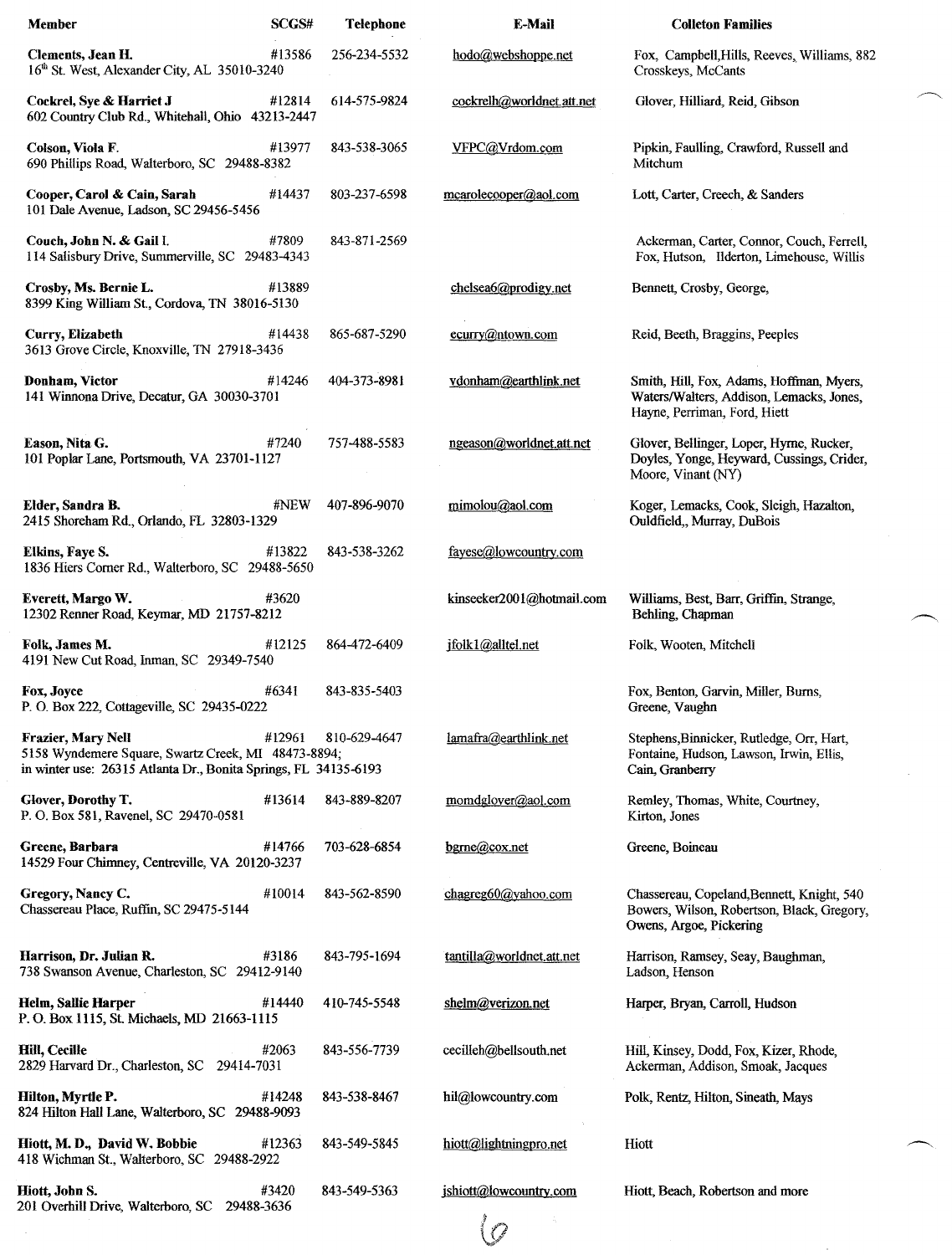| Member                                                                                                 | SCGS#  | <b>Telephone</b> | E-Mail                            | <b>Colleton Families</b>                                                                                                              |
|--------------------------------------------------------------------------------------------------------|--------|------------------|-----------------------------------|---------------------------------------------------------------------------------------------------------------------------------------|
| Hiott, John V.<br>P. O. Box 60046, Palm Bay, FL 32906-0046                                             | #NEW   | 321-723-4194     |                                   | Hiott, Groves, Smith, Thompson, Spell,<br>Beach, Crosby, Prine, Warren, Gill                                                          |
| Horres-Durst, V. Kay<br>P. O. Box 662, Walterboro, SC 29488-0007                                       | #NEW   | 843-835-5651     |                                   | Mary & Abraham Rumph                                                                                                                  |
| Jacques, William R.<br>5474 Mt. Vernon Way, Atlanta, GA 30338-2814                                     | #12191 | 770-393-3115     | wjacaues@bell south.net           | Jacques, Crosby, Risher, Spell, Hoff,<br>Adams, Ulmer                                                                                 |
| Jiminez, Minnie P.<br>P. O. Box 890623, Temecula, CA 92589-0623                                        | #NEW   | 591-699-0949     | $minn$ iejiminez $@$ adelphia.net | Robertson, Wilson, Warren, Maxey,<br>Smith                                                                                            |
| Johnston, Virgil C.<br>5249 Lancaster St., N. Charleston, SC 29405-4158                                | #NEW   | 843-744-5837     |                                   | Johnston                                                                                                                              |
| Jones, Foster L. & Maria<br>632 W. Oglethorpe Blvd., Hinesville, GA 31313 -4424                        | #11670 | 912-876-3768     | FL2MKH@CLDS.net                   | Jones, Murdaugh, Varn & Broxton                                                                                                       |
| Kinard, Lehmon & Alice<br>885 Grant Avenue, Petaluma, CA 94952-4872                                    | #NEW   | 707-763-3597     | alice@kinardbiz.com               | Kinard, Herndon                                                                                                                       |
| Kitchens, Bonnie<br>202 Mesa Alta, San Antonio, TX 78232-3023                                          | #NEW   | 210-545-4327     | bkitch0612@earthlink.net          | Hiott, Lott, Fox, Zeigler                                                                                                             |
| Lane, Calvin G. and Ruth Harrison<br>P. O. Box 607, Round O., SC 29474-0607                            | #3238  | 843-538-2808     |                                   | Lane, Harrison, George, Valentine, Crosby,<br>Smith, Prine, Walker, Carter                                                            |
| Lawson, Dr. Ben and Joy<br>P. O. Box 293, Walterboro, SC 29488-0003                                    | #NEW   | 843-538-5851     |                                   | None listed                                                                                                                           |
| Layne, Deloris DuBois<br>P. O. Box 172, Meldrim, GA 31318-0172                                         | #11671 | 912-748-4371     | search072@aol.com                 | DuBois, Crosby, Hiott, Huggins, Preacher                                                                                              |
| Linder, Myrtle K.<br>P. O. Box 43, Smoaks, SC 29481-0043                                               | #3669  | 843-562-2505     |                                   | Kinard, Linder, Kinsey                                                                                                                |
| Litchfield, Jane B.<br>1739 Black Creek Rd., Walterboro, SC 29488-7394                                 | #10951 | 843-844-2044     |                                   | Bryan                                                                                                                                 |
| <b>Lucas, Doris</b><br>168 Elmwood St., Walterboro, SC 29488-5102                                      | #6345  |                  |                                   | Lucas, Maxey, Carter, Wilson, Strickland,<br>Paul                                                                                     |
| Lyons, Louise K.<br>206 May St., Walterboro, SC 29488-3829                                             | #14441 |                  | lklyons@lowcountry.com            | Kinard, O'Quinn, Breland, Getsinger, Lyons,<br>Cope                                                                                   |
| <b>Marshall, Ernestine Kinsey</b><br>6007 North 11 <sup>th</sup> St. - #1, Philadelphia, PA 19141-3201 | #13304 | 215-927-1202     | MsKinsey@aol.com                  | Kinsey, Lane,                                                                                                                         |
| Mazyck, Martha S.<br>1538 Buckhead Rd., Smoaks, SC 29481                                               | #12192 | 843-562-2544     | zekemoma@lowcountry.com           | Strickland, Lyons, Carter & Goodwin                                                                                                   |
| Moore, Lamar L.<br>6340 NC Hwy 47, Lexington, NC 27292-7783                                            | #14734 | 336-746-5563     | silverhill@Lexcominc.net          | Moore & Francis                                                                                                                       |
| Moorer, Daniel E. & Nancy H.<br>1227 Kensington Drive, Charleston, SC 29407-7765                       | #11903 | 843-766-7543     | sassy25id@aol.com                 | Hamlin, Rhode, Rhodes, Moorer                                                                                                         |
| Morris, Barbara Byrd<br>124 Magnolia Dr., East Palatka, FL 32131-6818                                  | #7243  | 386-325-1785     | bmorris1@se.rr.com                | Appleby, Pendarvis, Rumph, Stokes,<br>Fairey, Risher, Byrd, Muckenfuss & Hill                                                         |
| Muzii, Marlene<br>4279 Seabreeze Drive, Jacksonville, FL 32250-2124                                    | #7812  | 904-821-4748     | mymuzij@yahoo.com                 | Thompson, Crosby, George, Smith,<br>Herndon, Warren                                                                                   |
| Nettles, Floyd V.<br>260 Nettles Lane, Walterboro, SC 29488-6155                                       | #11012 | 843-893-3913     | fknettles@lowcountry.com          | Nettles, Smoak, Pye, Hilton, Breland                                                                                                  |
| <b>Nettles, Gail</b><br>18426 Greenock Court, Arlington, WA 98223-5050                                 | #14718 | 360-435-6635     | gailnettles@comcast.net           | <b>Nettles</b>                                                                                                                        |
| Nettles, Jimmy and Lynn H.<br>131 Woodlawn St., Walterboro, SC 29488-3643                              | #NEW   | 843-549-7780     | irnettles@lowcountry.com          | Nettles, Smoak, Hiott, Walker, Blocker,<br>Griffin, Maxey, Hall, Linder, Carter, Beach,<br>Padgett, Saunders, Warren, Goodwin, Hiers, |

a karang Kabupatèn Kabupatèn Kabupatèn Kabupatèn Kabupatèn Kabupatèn Kabupatèn Kabupatèn Kabupatèn Kabupatèn K<br>Kabupatèn Kabupatèn Kabupatèn Kabupatèn Kabupatèn Kabupatèn Kabupatèn Kabupatèn Kabupatèn Kabupatèn Kabupatèn

Garris, Ramsey, Nix, Hadwin, Gooding, Terry, Avant, Hickman, Benton, Martin, Chassereau,

-------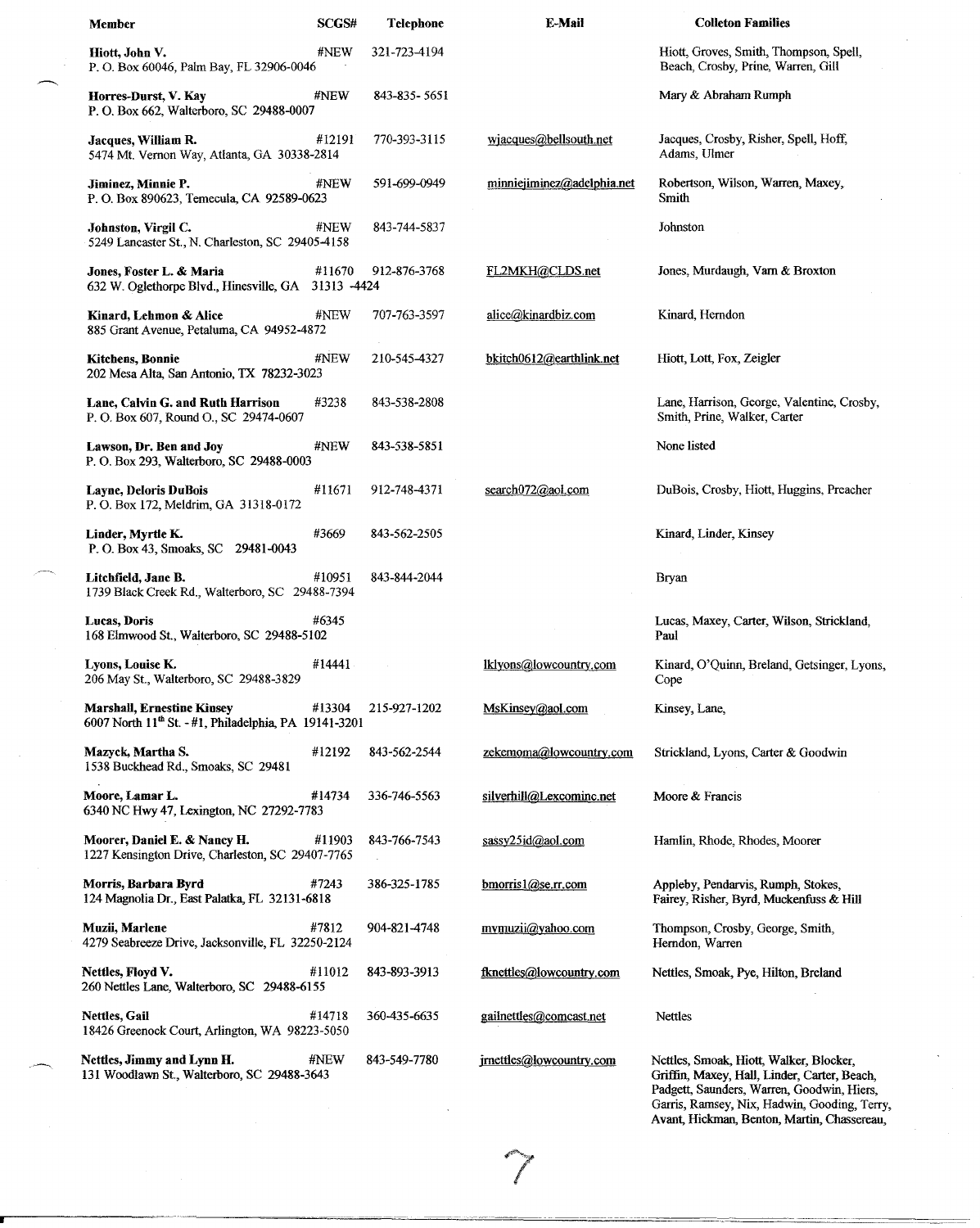| Member                                                                            | SCGS#  | Telephone            | E-Mail                      | <b>Colleton Families</b>                                                                              |
|-----------------------------------------------------------------------------------|--------|----------------------|-----------------------------|-------------------------------------------------------------------------------------------------------|
| Nilsson, Brian<br>969-B South Rolfe St., Arlington, VA 2204-4538                  | #11979 | 703-920-3604         | bhnilsson@aol.com           | Fontaine/Fountain                                                                                     |
| O'Bryant, Jerry and Gail<br>525 Crestview Dr., Summerville, SC 29485-5505         | #NEW   | 843-875-1573         | jerrypobryant@yahoo.com     | Hyrne, McCants, Maree, Reasonover                                                                     |
| Padgett, Deanna C.<br>2609 Sheraton Road, Denton, TX 76209-8619                   | #7244  | 940-387-9745         |                             | padgettdondee@wmconnect.com Padgett, Goodwin, Hanberry                                                |
| Peeples, J. Keith<br>1109 Hampstead Place, Martinez, GA 30907-6203                | #10750 |                      | kpeeples3@comcast.net       | Peeples, Ellis, Risher, Sandifer, Black,<br>Utsey, Stokes                                             |
| <b>Pellum, Audrey</b><br>396 Castlebury Road, Walterboro, SC 29488-7250           | #6347  | 843-893-2795         |                             | pellumforest@lowcountry.com Pellum, O'Quinn, Blocker, Getsinger,<br>Wright                            |
| Platt, Mary Lois B.<br>P. O. Box 534, Roanoke, AL 36274-0534                      | #6930  | 334-863-5589         | treefind@communicomm.com    |                                                                                                       |
| Ramsey, Carolyn R.<br>1975 Jones Swamp Road, Walterboro, SC 29488-7798            | #6348  | 843-538-8321         | moe@lowcountry.com          | Beach, Saunders, Ramsey, Ritter, Jones,<br>Blocker, Rhodes                                            |
| Roberts, Jackie E. & Evelyn P.<br>161 Railway Drive, Dorchester, SC 29437-4338    | #13926 | 843-563-3507         |                             | Roberts, Lemacks, Avant, Hiott, Fisk                                                                  |
| Skoland, Theodore & Chris<br>827 Kegan Drive, Walterboro, SC 29488-6638           | #NEW   | 843-538-3970         | dskoland@lowcountry.com     |                                                                                                       |
| Sloan, Susan B.<br>131 Dixon Circle, Fayetteville, GA 30215-2257                  | #7246  | 770-461-2458         | jandssloan@mindspring.com   | Beach, DuBois, Cooler, Ulmer, Price,<br>Blocker, Warren, Sineath                                      |
| Sloan, Theodore B. "Tim"<br>1401 Roane St., Covington, TN 38019-3334              | #3724  | 901-476-7079         | timsloan@bellsouth.net      | Hayne, Woodward                                                                                       |
| Smith, Marilyn J.<br>1125 Cedar Branch Court, Marietta, GA 30064-4613             | #8920  | 770-429-0668         | marilyn.smith@ae.gatech.edu | Maxey, Ramsey, Smoak, Wilson,<br>Warren, Strickland,                                                  |
| Smoak, III, I.A.<br>P. O. Box 906, Walterboro, SC 29488 -0030                     | #10263 | 843-538-2845         | ismoak@lowcountry.com       | Smoak, Prentiss, Leppard, Clinkscales,<br>Owens, Stubbs                                               |
| Stets, Robert J.<br>112 Bellinger St., Walterboro, SC 29488-4002                  | #12193 | 843-549-2195         |                             |                                                                                                       |
| Stewart, Norma W.<br>201 Central Avenue, St. George, SC 29477-2320                |        | #116673 843-636-9229 |                             | Harbison, George, Canaday, Creel, Spell                                                               |
| Stoewe, Patricia.<br>907 Lido Circle E, Niceville, FL 32578-4404                  | #12194 | (???)897-5075        | happytalk44@earthlink.net   | Warren, Forrester, Lowry                                                                              |
| Svfrett, William F.<br>205 Stark Dr., Walterboro, SC 29488-4629                   | #8277  | 843-549-7925         | wsyfrett@lowcountry.com     | Syfrett, Gray, Edgemond, Smoak, Hiott,<br>Smith, Brownlee                                             |
| Thomas, Roland Ray & Elva G.<br>3568 Sunrise Road, Smoaks, SC 29481-9317          | #7248  | 843-562-2655         |                             | Thomas                                                                                                |
| Toa, Deborah D.<br>106 Oak Circle, Walterboro, SC                                 | #13305 | 843-549-7032         | losahina@yahoo.com          | Hay, Dopson, Benton, Bunton, Murdaugh,<br>Bowers, Smoak                                               |
| Turbeville, John E.                                                               | #8218  | 843-549-1861         | $jet@$ lowcountry.com       |                                                                                                       |
| Tuten, Victoria<br>P. O. Box 836, Hampton, SC 29924-0836                          | #NEW   | 803-943-5740         | iht@islc.net                | Infinger, Walker, Cook, Mizzell, Tuten,<br><b>Blackburn</b>                                           |
| Ulmer, Lawrence H. & Marsha L.<br>2917 Woodway Lane, Columbia, SC 29223           | #7816  | 803-788-0538         | $l$ hulmer@sc.rr.com        | Ulmer, Patrick, Rentz, Hunter, Bessinger,<br>Risher, Crosby, Varn, Sineath, Hughes,<br>Hiers, Deloach |
| Warren, Michael F. & Shelley C.<br>766 Clearview Drive, Charleston, SC 29412-4509 | #10490 | 843-762-4752         | NOZIT1@aol.com              | Warren, Crocker, Jones, Viard, Dunlap<br>Forrester, Lowry, Tumbleston, Cox, Clawson                   |
| White, William A. & Rosalyn D.<br>469 Carolina Circle, Walterboro, SC 29488-9253  | #6351  | 843-538-5774         | roswhite@lowcountry.com     | White, Dopson, Murdaugh                                                                               |
| Williams, Robert Joseph<br>14 Carolyn Drive, Beaufort, SC 29902-1406              | #12053 | 843-524-4919         | robjnil@hargray.com         | Williams, Fontaine, Risher, Black, Koger                                                              |
|                                                                                   |        |                      |                             |                                                                                                       |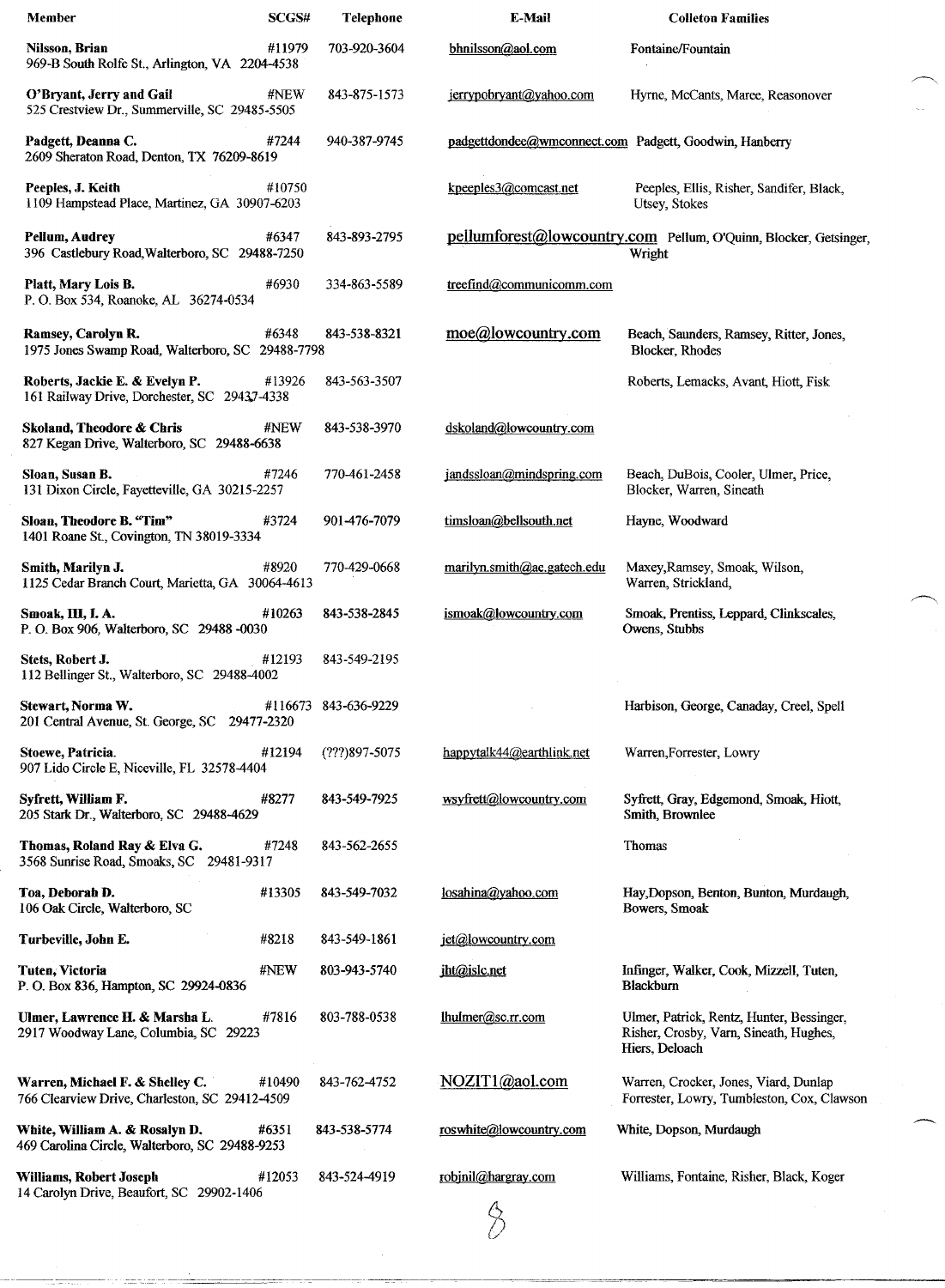### **COLONIST**

1663 - 1782. This period is from the establishment of Colleton County by the lord Proprietors to the naming of Jacksonboro as the Provisional Capital of South Carolina.

# FOUNDER

1783 - 1860. This period is from the conclusion of the Revolutionary War to the end of the Antebellum period when there were over 200 active Plantations in Colleton County.

#### **SETTLER**

1861 - 1930. This period is from the beginning of the Civil War to the collapse of the agricultural economy in the lowcountry that caused a major flight to the larger cities and other states.

Once your application has been approved, you will receive a certificate in your level suitable for framing. The price of the kit is \$20.00. Make this year the year that you prove your Colleton County lines!! Send your check to OSBC, Pioneer Certificate Program, 104 Wade Hampton Avenue, Walterboro, SC 29488.

### Making Donations to the Genealogy Research Center

Would you like to make a donation to the Chapter? Not sure what to donate. Maybe a family member has past and you're the only source to receive the family history items of books, photos, letters, or diaries, and other items. You don't know what to do with all that stuff or you just don't have a place for them.

Clean out those drawers and stored boxes in your attics, closets, drawers, and donate those items that are collecting dust. It may be the information that a long lost family member is searching for. We want to keep your history alive for future generations to come. Books, photos, diaries, anything you may not know what to do with. And we always need volunteers to spend a few hours in the center on the days that we are open. When you find those donations, contact David Hiott. He'll be more than happy to take them on our behalf!

# OLD ST. BARTHOLOMEW CHAPTER, SCGS President's Yearly Report 2005

2005 has been an exciting year for the Old St. Bartholomew Chapter. We have had a lot of 'firsts' this year. Our membership reached over 100 members for a total of 115, which is the first time that the Old St. Bartholomew Chapter has surpassed 100!

In May we had our Grand Opening for our 'Genealogy Research Center.' Much of our chapter's focus this year has been oriented towards organizing the Center and creating a useable space for people to do family research.

In our first year we have accumulated over 1800 books, over 750 periodicals, a microfiche reader, two microfilm readers, three computers with printers, a copy machine, and an electric typewriter. We have not begun to inventory our periodicals, maps, pictures, etc. but that is a goal for the coming year. Another goal is to create a periodical index to make the periodicals more beneficial to researchers. Our members have been tremendously supportive. The Center is open for 12 hours a week. Our biggest problem is finding volunteers. We've had guests from over a dozen different states. David & Bobbi Hiott, Judy Ballard, and Sherry Cawley have gone over to the Center for out-of-towners to do research at various times.

We lost our meeting room in our building but were able to work out an arrangement out with the local Clemson Extension to have our meetings in their space in the building next to ours. It's a wonderful room with all the amenities for meetings.

We held two business meetings, two work meetings, our annual free Genealogy Workshop, and had numerous speakers that discussed topics such as, "DNA in Family Research," 'The Huguenot Society of South Carolina," "Old Maps of Colleton County," and "Genealogical Research in the Beaufort County library." Sherry Cawley was also a speaker for the Beaufort Genealogy Chapter discussing 'The Importance of Primary and Secondary Sources."

Our newsletter was published four times this year. All of our current officers agreed to continue on the chapter board of directors for another year.

Our chapter has much to be proud of and has two major book projects in the works that will bring extra income into our chapter.

Sherry Cawley Chapter President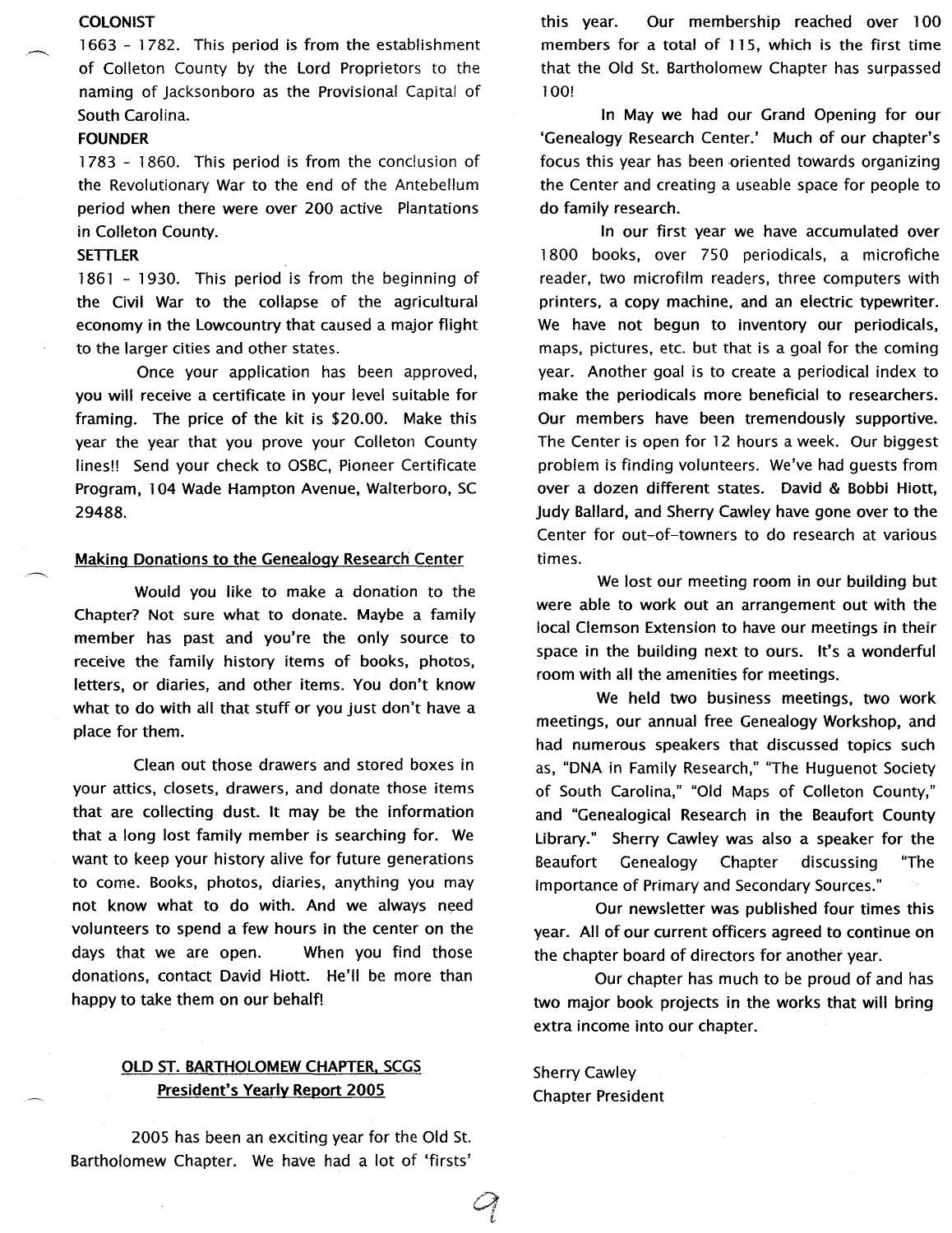### YOUR BOARD OF DIRECTORS FOR 2006

If you have a question or a comment about our chapter, don't hesitate to call one of your Board members:

President - Sherry Cawley/843-549-5757 Vice President -Robert "Bob" Williams/843-524-4919 Secretary - Deborah Toa/843-549-7032 Treasurer - Judy Ballard/843-538-4321 Archivist - David Hiott/843-549-5845 Chapter Director - Larry Ulmer/803-788-0538 Newsletter Editor - Louise Lyons/843-217-2736

### OTT FUNERAL HOME

Here is the final installment of the listings for the Ott Funeral Home. Again, our special thanks to Myrtle Linder for making all this information available.

Name: Evelyn M. McCormick Where Living: Savvanah, GA Where Born: Greenville Co Date of Death: June 1, 1964 Date of Birth: June 3, 1942 Father: Walter Gus Morris Where Born: Greenville Co Mother: Nellie Davis

Name: Mrs. Artitia Berry Where Living: Branchville Date of Death: June 13, 1964 Date of Birth: July 4, 1884 Father: J. Milton Berry Where Born: Branchville Mother: Lilly Berry Where Born: Branchville

Name: Maggie E. Yongue Where Living: Bowman Date of Death: Aug. 2,1964 Date of Birth: Jan. 28, 1881 Cern: Bowman Memorial Father: M. A. Kizer Where Born: Bowman Mother: Margaret Shuler Where Born: Bowman Spouse: Robert Miller Yongue

Name: Ben T. Hutto Where Living: Smoaks Where Born: Cope Occupation: Ret. Farmer Date of Death: Sept. 12, 1964 Date of Birth: May 4, 1882 Cern: Edisto Baptist Father: John B. Hutto

Where Born: Cope, SC Mother: Anna Lee

Name: Mrs. Lillie D. Hughes Where Living: Reevesville Date of Death: Sept.4, 1964 Date of Birth: June 21, 1909 Cern: Cattle Creek Meth. Father: Orvin J. Dukes Where Born: Rowesville Spouse: Robert W. Hughes

Name: Marion T. Bair Where Living: Bowman Occupation: Ret. Farmer Date of Death: Sept. 14, 1964 Date of Birth: April 14, 1920 Father: Ceafus M. Bait Where Born: Bowman Mother: Emma Metts Where Born: Branchville

Name: Susie Yomans Risher Where Living: Branchville Where Born: Hampton Co. Date of Death: Sept. 17, 1964 Date of Birth: Sept. 24, 1868 Cern: Spell-Risher Father:A. J. Youmans Where Born:Hampton Mother: Margaret Heape Spouse: Julius Rhett Risher

Name: 1. Marvin Westbury Where Living: St. George Where Born: St. George Date of Death: Sept 17, 1964 Date of Birth: Oct. 11, 1889 Father: Julius Westbury Where Born: St. George Mother: Nora Judy Where Born: St George

Name: Meta Metts Byrd Where Living: Branchville Where Born: Branchville Date of Death: Oct. 14, 1964 Date of Birth: Feb. 5, 1881 Cem: Sardis Meth. Father: George Metts Where Born: Branchville Mother: Fannie Gressette Spouse: Mrvin Raysor Byrd

[0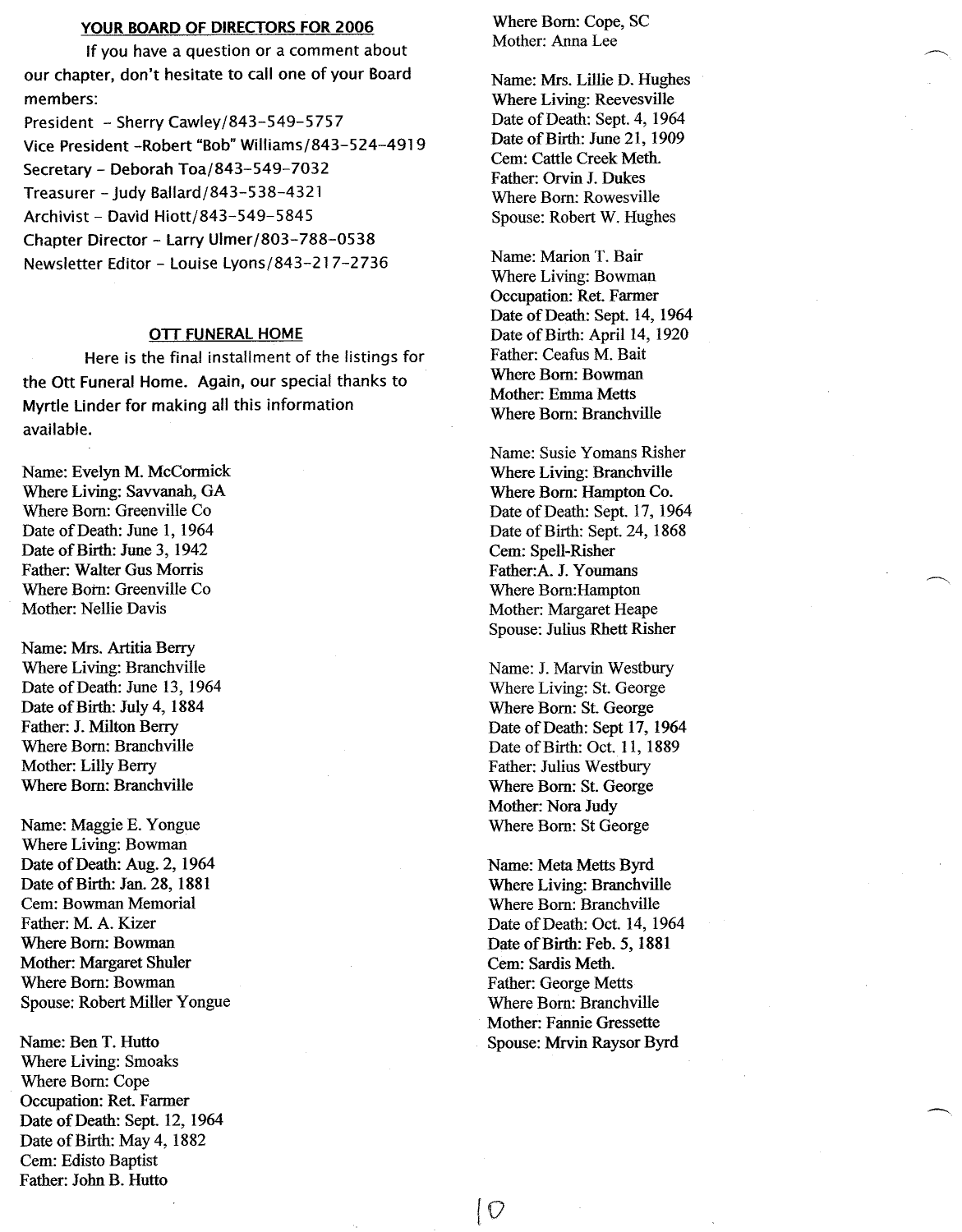Name: W. Claude Martin Where Living: Spartenburg Where Born: Branchville SC S SGT 2 BASE UNIT AAF WW II Date of Death: Oct. 18, 1964 Date of Birth: April 15, 1911 Cem: Ott Father: W. Claude Martin Where Born: Branchville Mother: Ruth Reeves Where Born: Branchville Name: Miss Marion E. May Where Living: Smoaks Where Born: Smoaks Date of Death: Oct. 28, 1964 Date of Birth: Feb. 18, 1885 Cem: May Family Cemetery Father: Isaac J. May Where Born: Smoaks Mother: Frances Conner Where Born: Smoaks Name: Ralph A. Smoak Date of Death: Nov. 1964 Name: James H. Player Where Living: Branchville Where Born: Andrews, SC Occupation: Ret. Machinist Date of Death: Jan. 7, 1965 Date of Birth: March 7, 1888

Name: Bell Dukes Where Living: Branchville Where Born: Branchville Occupation: Ret. Civil Date of Death: Jan. 27, 1965 Date of Birth: July 7, 1888 Cem: Ott Father: A. F. H. Dukes Where Born: Branchville Mother: Susan McAlhaney Where Born: Branchville Spouse: Sidney J. Poag

Father: James W. Player Mother: Laura Powell

Name: Thomas D. Smoak Where Living: Smoaks Where Born: Smoaks Occupation: Farmer Date of Death: Feb. 1, 1965 Date of Birth: Sept 6, 1900 Cern: Green Pond Methodist Church Cemetery Father: Phillip J. Smoak Where Born: Smoaks Mother: Susan Mcalhany Where Born: Branchville

Name: Maggie M. Connelly Where Living: Reevesville Where Born: Orangeburg Co Date of Death: Feb. 7, 1965 Date of Birth: Sep

### MEMBERSHIP RENEWAL APPLICATION

| Cell Phone ( )____________________ |  |
|------------------------------------|--|

Email \_\_\_\_\_\_\_\_\_\_\_

### Type of Membership

|  | ( ) Individual | \$20.00 |
|--|----------------|---------|
|  | ( ) Family     | \$25.00 |
|  | ( )Associate*  | \$15.00 |

\*If you are currently a member of another chapter of the South Carolina Genealogical Society, you may join the Old St. Bartholomew Chapter as an Associate.

Chapter Name \_

Membership Number \_\_\_\_\_\_\_\_\_\_\_\_\_\_\_\_\_\_

### Surnames

Please add any surnames you are currently researching in South Carolina.

# Payment:

I} *t* (

Make check or money order payable to: "Old St. Bartholomew Chapter" or 'OSBC'. Mail to Chapter Address. NOTE: This is your last newsletter unless you renew!